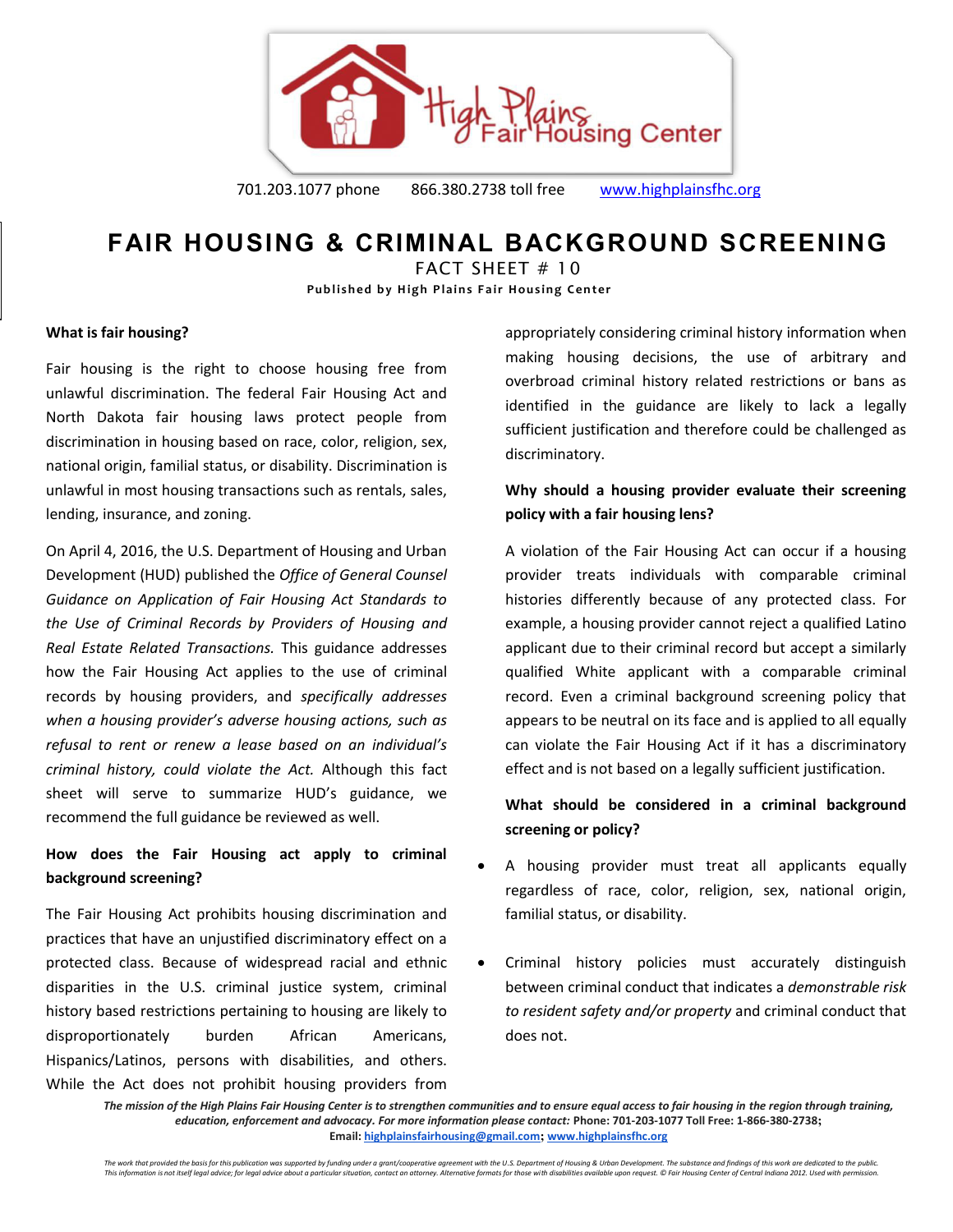- A housing provider must be able to prove through reliable evidence that its policy actually assists in protecting resident safety and/or property and is not simply based on generalizations or stereotypes about criminal records.
- A policy should take into account the nature and severity of an individual's conviction.
- A policy should consider the amount of time that has passed since the criminal conduct occurred.

# **What should NOT be considered in a criminal background screening or policy?**

- Do not use arrests without convictions as a screening tool. A housing provider who denies persons on the basis of arrests not resulting in conviction cannot prove that the denial actually assists in protecting resident safely and/or property.
- Do not use blanket bans/prohibitions. Blanket bans will be unable to show that the policy is necessary to achieve a substantial, legitimate, nondiscriminatory interest. Circumstances will need to be evaluated on a case-by-case basis.
- There is no liability to excluding persons with convictions of illegal drug manufacturing or distribution of a controlled substance. Note: this does not include drug possession or arrest.

#### **Using the 3-Step Analytical Framework to Evaluate for Discriminatory Effect**

The guidance shows that policies that exclude persons based on criminal history must be tailored to serve the housing provider's substantial, legitimate,

nondiscriminatory interest and take into consideration the aforementioned factors. Where a policy or practice excludes individual with only certain types of convictions, a housing provider will bear the burden of proving that any

discriminatory effect caused by such policy or practice is justified. Such a determination must be made on a case-bycase basis. This means housing providers need to find a balance between using more discretion while still treating applicants equally.

A housing provider violates the Fair Housing Act when their policy or practice has an unjustified discriminatory effect, even when the provider has no intent to discriminatory effect, even when the provider had no intent to discriminate. HUD provides a 3-step process to evaluate whether a housing provider's use of criminal history results in a discriminatory effect in violation of the Act.

Here is a brief summary:

- **1. Evaluating Whether the Criminal History Policy or Practice Has a Discriminatory Effect:** In the first step of the discriminatory effects analysis, the plaintiff (or HUD in an administrative action) must prove that the criminal history policy has a discriminatory effect. In other words, that the policy results in a disparate impact on a group of persons because of their race, national origin, or other protected class.
- **2. Evaluating Whether the Challenged Policy or Practice is Necessary to Achieve a Substantial, Legitimate, Nondiscriminatory Interest:** The second step of the analysis shifts to the housing provider to prove that the challenged policy or practice is justified.
- **3. Evaluating Whether There Is a Less Discriminatory Alternative:** The final step of the analysis is applicable only if the housing provider successfully proves that its criminal history policy or practice is necessary to achieve its substantial, legitimate, nondiscriminatory interest.

## **FAIR HOUSING BEST PRACTICES IN CRIMINAL BACKGROUND SCREENING**

- Include statement of purpose served by screening policy.
- Remove any references to or use of arrest records, any blanket bans or prohibitions, any overly broad categories of criminal activities, or vague statements.

*The mission of the High Plains Fair Housing Center is to strengthen communities and to ensure equal access to fair housing in the region through training, education, enforcement and advocacy. For more information please contact:* **Phone: 701-203-1077 Toll Free: 1-866-380-2738; Email[: highplainsfairhousing@gmail.com](mailto:highplainsfairhousing@gmail.com); [www.highplainsfhc.org](http://www.highplainsfhc.org/)**

The work that provided the basis for this publication was supported by funding under a grant/cooperative agreement with the U.S. Department of Housing & Urban Development. The substance and findings of this work are dedica itself legal advice; for legal advice about a particular situation, contact an attorney. Alternative formats for those with disabilities available upon request. © Fair Housing Center of Central Indiana 2012. Used with pern